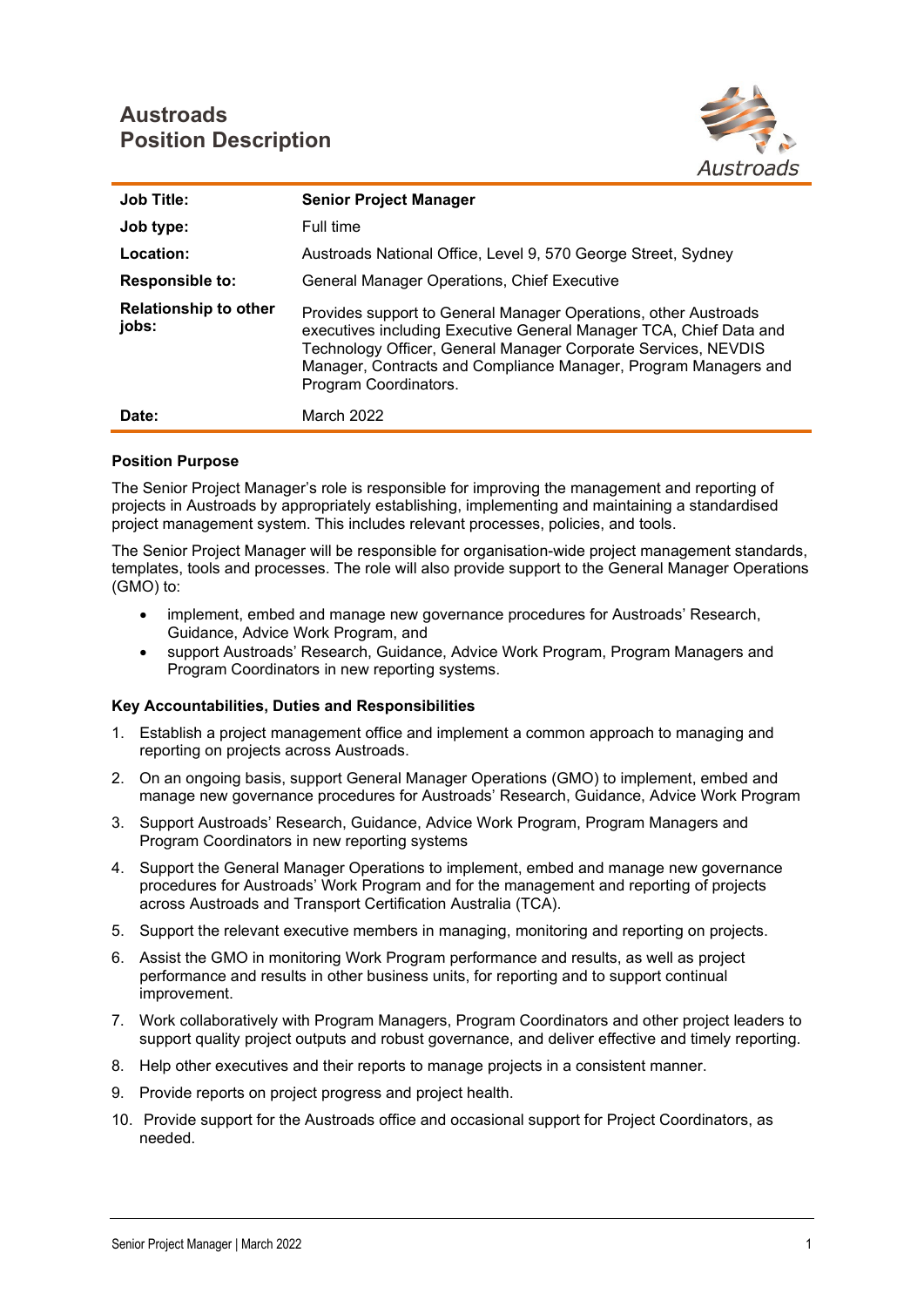## **Skills and Experience**

### *Required*

- 1. Have worked in a Project Management Office and been a successful project manager.
- 2. Experience in planning, executing, controlling and closing projects and the ability to manage a project and its components simultaneously with minimal supervision.
- 3. Experience using AGILE, PMBOK and/or PRINCE2 methodology (or equivalent) for medium to large sized projects.
- 4. Highly developed analytical and problem-solving skills, including strong conceptual skills, and the ability to apply sound judgement.
- 5. Demonstrated project management and/or program support experience.
- 6. Organised and self-starting: ability to work independently and a capacity to meet challenges through the application of personal initiative and development of innovative options and solutions.
- 7. Excellent written, graphical, oral, and interpersonal communication skills.
- 8. Strong computer literacy skills across the Microsoft Office suite.
- 9. A commitment to equal employment opportunities and occupational health, safety, and quality management practices.

#### *Desirable*

10. Project management qualifications.

#### **Note:**

- 1. The successful applicant may occasionally be required to work outside normal working hours and travel interstate.
- 2. The successful applicant will be required to undergo relevant security and criminal records checks.

### **Recommended Reading:**

- 1. Austroads Strategic Plan 2020-2024
- 2. Austroads Annual Report 2020-21
- 3. Austroads website, particularly its sections relating to the Austroads Work Program.
- 4. Transport Certification Australia website and strategic plan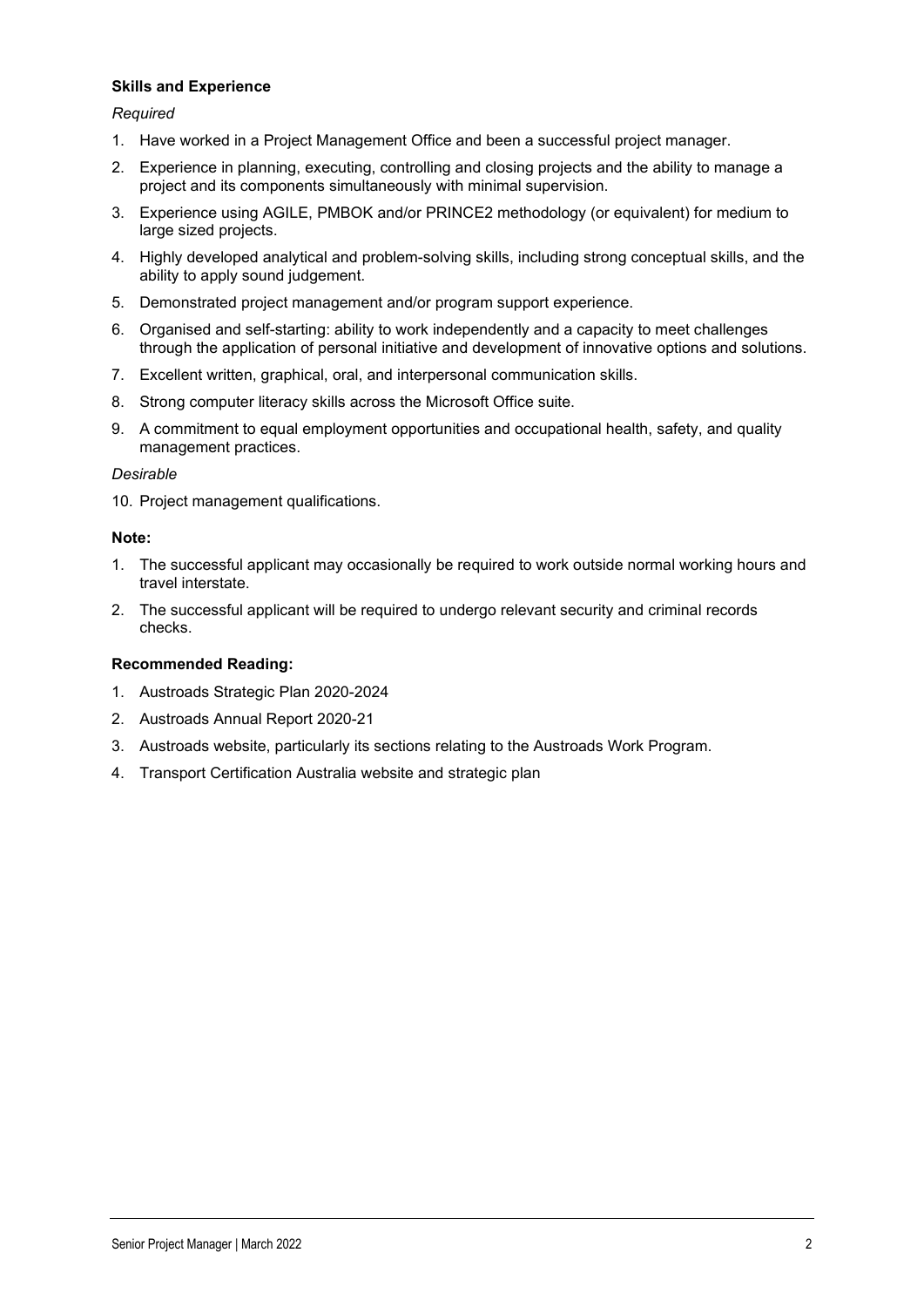# **Attachment A: Organisational Context**

Austroads is the Australasian association of road transport and traffic agencies. Austroads is the sole owner of Transport Certification Australia.

Austroads' purpose is to improve Australian and New Zealand transport outcomes by:

- Providing expert technical input to national road and transport policy development.
- Overseeing research to ensure best practice, innovation, safety, productivity and efficiency measures can be appropriately applied across road networks.
- Improving the practices and capability of road agencies.
- Promoting operational consistency by road agencies.

Austroads members are collectively responsible for the management of over 900,000 kilometres of roads, valued at more than \$200 billion, representing the single largest community asset in Australia and New Zealand. Each year, in excess of \$18 billion is spent on roads across Australia and New Zealand.

Austroads' membership comprises the six Australian state and two territory road transport and traffic agencies, the Commonwealth Department of Infrastructure, Transport, Regional Development and Communications, the Australian Local Government Association and Waka Kotahi (the New Zealand Transport Agency).

Austroads has three main but disparate functions:

- 1. *Austroads Research, Guidance, Advice Work Program* produces research on behalf of all members. Much of that research is incorporated into Guides, Guidelines, IT applications or other tools that are used by member agencies and others. There are five programs, with related sub programs.
	- I. Transport Infrastructure Program
		- **Pavement**
		- **Assets**<br>**Bridges**
		- **Bridges**
		- **Tunnels**
		- Project delivery
	- II. Road Safety & Design Program
		- **Road Safety**
		- Road Design
		- Registration and licensing
	- III. Transport Network Operations Program
		- **Freight**
		- **Traffic management**
		- **Fig.** Temporary traffic management
	- IV. Environment and Sustainability Program
		- Environment
		- **Sustainability**
	- V. Future Vehicles and Technology Program
		- Connected vehicles and vehicle-generated data
		- Low and zero emission vehicles
		- **Automated vehicles**

The Austroads Work Program has approximately 70-100 projects current at any given time.

2. *The National Exchange of Vehicle and Driver Information System (NEVDIS*) is a national system that exchanges information about vehicles and driver licences. The system enables road authorities to interact across state borders and directly supports the transport and automotive industries. In addition to information supplied by road agencies, NEVDIS collects